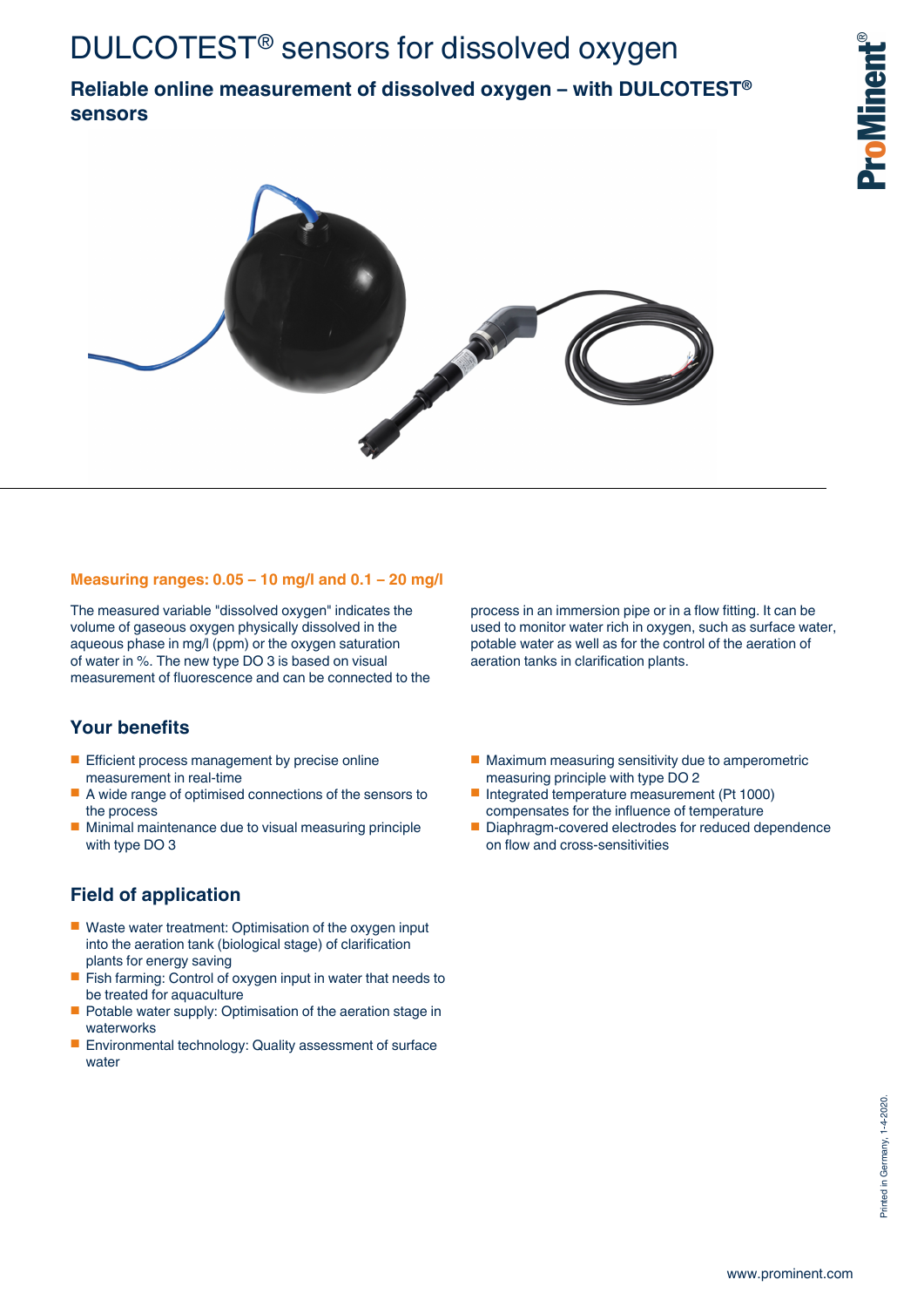# DULCOTEST® sensors for dissolved oxygen

## **Reliable online measurement of dissolved oxygen – with DULCOTEST® sensors**

## **Technical Data**

#### **Dissolved oxygen sensor DO 3-mA**

Widely used sensor for the measurement of oxygen dissolved in water above 0.1 ppm to oxygen saturation. For installation in standard immersion pipes or in the bypass line of the process flow. Use in aeration tanks of clarification plants, waterworks, in fish breeding or to monitor surface water. Minimal maintenance due to visual measuring principle.

#### **Your benefits**

- Measured variable: Dissolved oxygen, minimal maintenance in contaminated water due to visual measuring principle
- Factory calibration stable for a long time. Calibration only needed following replacement of the visual sensor cap
- Rod-shaped construction for simple installation into standard immersion pipes and ProMinent bypass fittings
- No flow dependence and minimised faults due to ingredients in the water due to the visual measuring principle of quenching
- Long lifetime of fluorescence dye and simple replacement by replacement of the sensor cap

|                                                       | <b>Measuring range</b>                                                                                                                                                                                                                                                                                                                                                                                                                                                             | Order no. |
|-------------------------------------------------------|------------------------------------------------------------------------------------------------------------------------------------------------------------------------------------------------------------------------------------------------------------------------------------------------------------------------------------------------------------------------------------------------------------------------------------------------------------------------------------|-----------|
| <b>Measuring principle,</b><br>technology             | optical: Measurement of the relaxation time of a pulsed<br>fluorescence beam                                                                                                                                                                                                                                                                                                                                                                                                       |           |
| Interference by                                       | Oxidant (e.g. chlorine, chlorine dioxide, ozone) and many<br>organic solvents (e.g. chloroform, toluene, acetone)                                                                                                                                                                                                                                                                                                                                                                  |           |
| <b>Resistance to</b>                                  | Contaminated water and the following chemical<br>compounds: carbon dioxide, hydrogen sulfide, sulfur<br>dioxide, ethylene oxide and against gamma sterilisation.                                                                                                                                                                                                                                                                                                                   |           |
| <b>Typical applications</b>                           | Control of oxygen input into the aeration tank (clarification<br>plant), control of oxygen input in water works, breeding of<br>fish and shrimps, conditioning of the water of large aquaria<br>in zoos, assessment of the biological condition of surface<br>water.                                                                                                                                                                                                               |           |
| <b>Measuring and control</b><br>equipment             | DACb as of firmware 02.01.01.02 with complete calibration<br>functionality and all correction variables (temperature,<br>salinity, air pressure, height above sea level). Displayed<br>units: [ppm] and [% oxygen saturation]<br>DACa, AEGIS II, D1C: calibration only possible by the input<br>of a reference concentration determined from the process<br>water. Only temperature correction variable. Displayed unit:<br>[ppm]                                                  |           |
| <b>Process integration</b>                            | a) Immersion by immersion pipe (PVC, d40/DN 32,<br>provided by the customer). The connection is possible<br>using the immersion pipe adapter (reducing nipple, order<br>no. 356924) and the 45° angle (order no. 356335). Both<br>parts are included in the scope of delivery: and can be<br>ordered as an accessory (also see Accessories).<br>b) Installation into ProMinent bypass fittings, type DGMa<br>with mounting kit 791818 and type DLG III with mounting kit<br>815079 |           |
| <b>Enclosure rating</b>                               | IP 68                                                                                                                                                                                                                                                                                                                                                                                                                                                                              |           |
|                                                       | corrected, calibrated and galvanically isolated                                                                                                                                                                                                                                                                                                                                                                                                                                    |           |
| <b>Output signal</b>                                  | 420 mA assigned to the measuring range, temperature-                                                                                                                                                                                                                                                                                                                                                                                                                               |           |
| <b>Supply voltage</b><br><b>Electrical connection</b> | 1830 V DC<br>Fixed cable, 10 m                                                                                                                                                                                                                                                                                                                                                                                                                                                     |           |
| <b>Intake flow</b>                                    | Measurement even possible without flow                                                                                                                                                                                                                                                                                                                                                                                                                                             |           |
| Max. pressure                                         | 2.0 <sub>bar</sub>                                                                                                                                                                                                                                                                                                                                                                                                                                                                 |           |
| <b>Temperature correction</b>                         | integrated Pt1000, fed to the outside                                                                                                                                                                                                                                                                                                                                                                                                                                              |           |
| <b>Temperature</b>                                    | 050 °C                                                                                                                                                                                                                                                                                                                                                                                                                                                                             |           |
| Response time sensor $t_{90}$                         | $<$ 60 s at 25 °C from air to nitrogen                                                                                                                                                                                                                                                                                                                                                                                                                                             |           |
| <b>Measuring accuracy</b>                             | $±0.1$ mg/l                                                                                                                                                                                                                                                                                                                                                                                                                                                                        |           |
| <b>Calibration</b>                                    | On atmospheric oxygen or by reference measurement in<br>the process water                                                                                                                                                                                                                                                                                                                                                                                                          |           |
| <b>Measured variable</b>                              | Dissolved oxygen                                                                                                                                                                                                                                                                                                                                                                                                                                                                   |           |